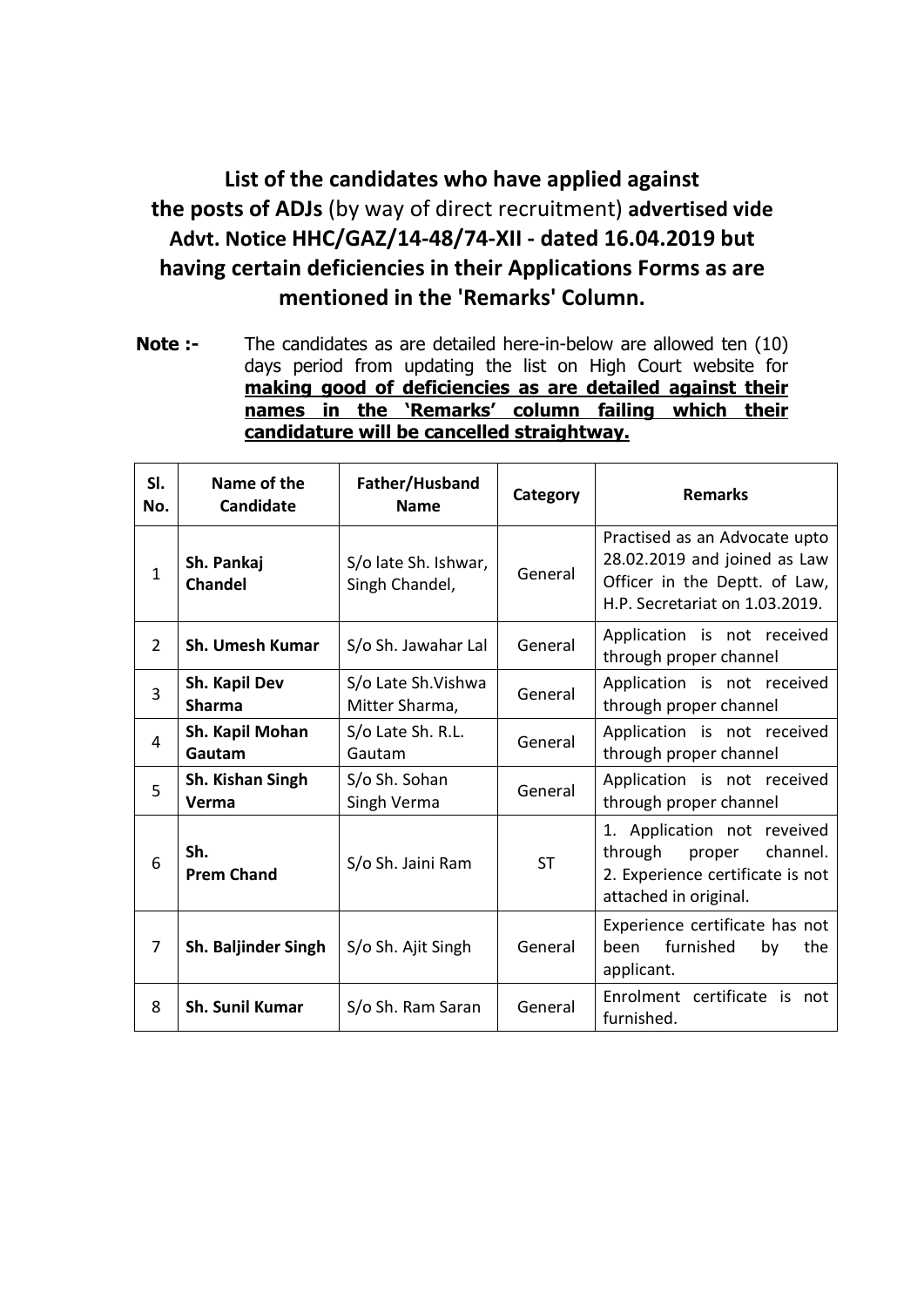| SI.<br>No. | Name of the<br><b>Candidate</b>  | Father/Husband<br><b>Name</b>    | Category  | <b>Remarks</b>                                                                                                                                                                                                                                                       |
|------------|----------------------------------|----------------------------------|-----------|----------------------------------------------------------------------------------------------------------------------------------------------------------------------------------------------------------------------------------------------------------------------|
| 9          | Sh. Satyender<br><b>Kumar</b>    | S/o Sh. Dharamvir<br>Singh       | General   | 1. Only attested photocopy of<br>certificate<br>experience<br>İS.<br>attached instead of Original.<br>2. Experience certificate is not<br>as per perscribed format and<br>only for the period upto<br>17.06.2017.<br>3. Only single photograph has<br>been attached. |
| 10         | Sh. Ashutosh<br>Parmar           | $S$ /o Sh. M.S.<br>Parmar        | General   | Application is not received<br>through poper channel.                                                                                                                                                                                                                |
| 11         | Smt. Rajrani<br><b>Thakur</b>    | w/o Sh. Ajay<br>Thakur           | General   | Application is not received<br>through poper channel.                                                                                                                                                                                                                |
| 12         | Sh. Ajay Thakur                  | s/o D.S. Thakur                  | General   | Application is not received<br>through poper channel.                                                                                                                                                                                                                |
| 13         | Sh. Jagjit Singh                 | s/o Sh. Isham<br>Singh           | General   | Original experinece certificate<br>is not attached.                                                                                                                                                                                                                  |
| 14         | Sh. Raj Kamal                    | S/o Sh. Bhagirath                | General   | The language of Experience<br>certificate is not proper as per<br>prescribed format.                                                                                                                                                                                 |
| 15         | Sh. Umakant<br><b>Mishra</b>     | s/o Sh. D.P. Mishra              | General   | Experience<br>certificate<br>not<br>issued<br>by<br>the<br><b>District</b><br>&<br>Judge.<br>Sessions<br>Only<br>countersigned.                                                                                                                                      |
| 16         | Sh. Neelmani<br><b>Shukla</b>    | s/o Sh. Radhey<br>Raman Shukla   | General   | Only one character certificate<br>has been furnished.                                                                                                                                                                                                                |
| 17         | Sh. Ajay Kumar                   | s/o Sh. Bhopal<br>Singh          | General   | Experience<br>certificate<br>not<br>issued<br>by<br>the<br>District<br>&<br><b>Sessions</b><br>Judge.<br>Only<br>countersigned.                                                                                                                                      |
| 18         | Sh. Shivnath<br><b>Tripathi</b>  | s/o Sh. Upendra<br>Nath Tripathi | General   | certificate<br>Experience<br>not<br>issued<br>by<br>the<br>District<br>&<br><b>Sessions</b><br>Judge.<br>Only<br>countersigned by the Addl.<br>Registrar, Supreme Court of<br>India.                                                                                 |
| 19         | Sh. Chander Kirti<br><b>Negi</b> | s/o Sh. J.C. Negi                | <b>ST</b> | Application is not received<br>through poper channel.                                                                                                                                                                                                                |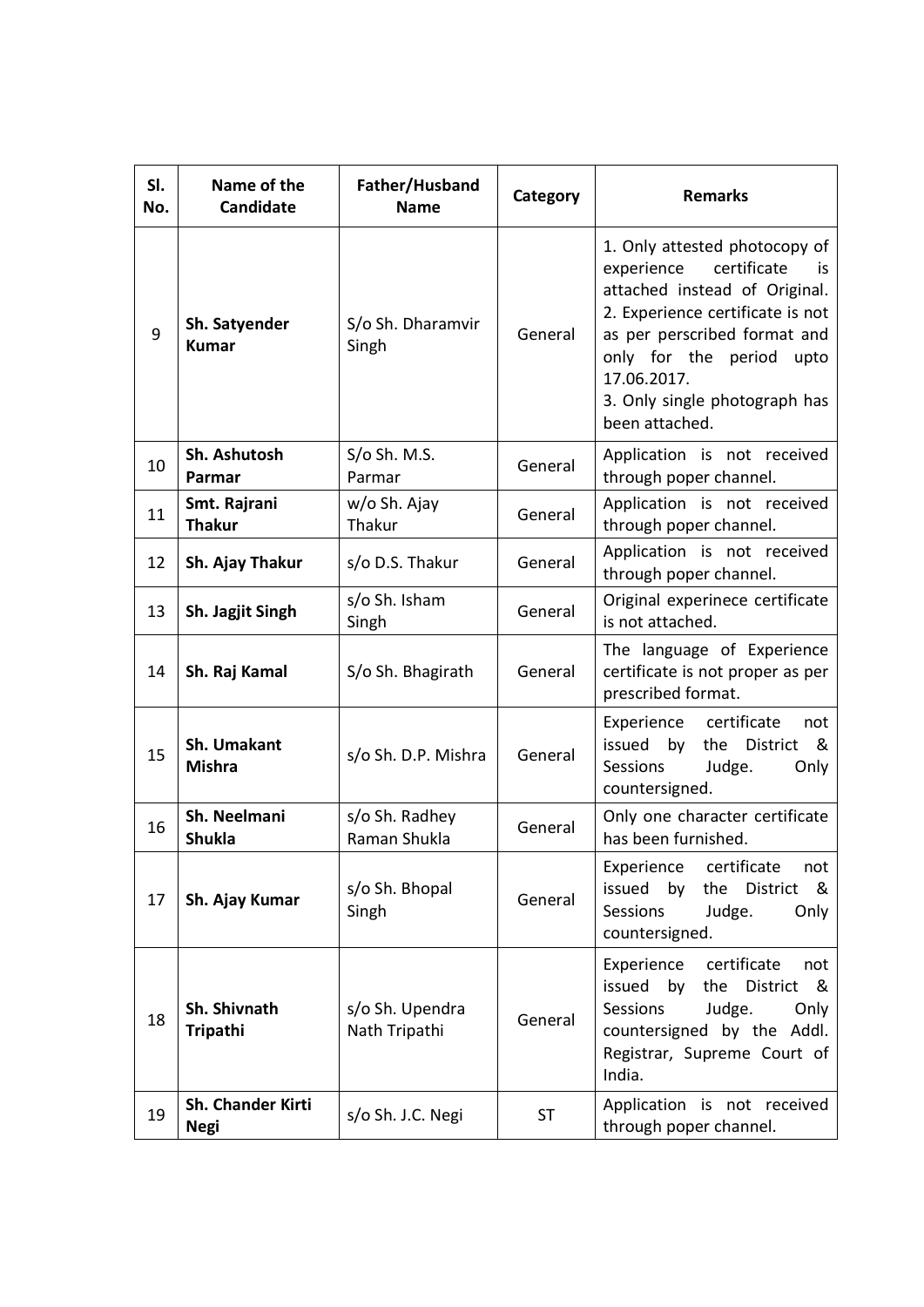| SI.<br>No. | Name of the<br>Candidate     | Father/Husband<br><b>Name</b>   | Category | <b>Remarks</b>                                                                                                                                                            |
|------------|------------------------------|---------------------------------|----------|---------------------------------------------------------------------------------------------------------------------------------------------------------------------------|
| 20         | Sh. Anil Sharma              | s/o Sh. Om<br>Prakash<br>Sharma | General  | Application is not received<br>through poper channel.                                                                                                                     |
| 21         | Sh. Rohtash<br>Jangam        | s/o Sh. Shiv Dyal<br>Jangan     | General  | In the enrolment certificate<br>year is not legible.                                                                                                                      |
| 22         | Sh. Shyoraj Singh            | S/o Sh. Shyambir<br>Singh       | General  | Experience certificate has not<br>been furnished in original.<br>Moreover the language of the<br>same is not as per perscribed<br>format.                                 |
| 23         | <b>Sh. Anshul Rattan</b>     | s/o Sh. Gian Chand<br>Rattan    | General  | <b>Being</b><br>ADA-cum-APP,<br>Hamirpur, application through<br>proper channel is awaited                                                                                |
| 24         | <b>Sh. Vivek Gautam</b>      | $s$ /o Sh. I.N.<br>Gautam       | General  | Experinece certificate is not as<br>per prescribed format.                                                                                                                |
| 25         | Sh. Jagdeep<br>Sahajpal      | S/O Sh. Manohar<br>Lal Sahajpal | General  | Language of the Experience<br>certificate is<br>not<br>as<br>per<br>prescribed format.                                                                                    |
| 26         | Sh. Bhuvnesh                 | s/o Sh. Hans Raj                | General  | Being Distt. Attorney SV&ACB,<br>NR, Dharamshala, application<br>is not received through proper<br>channel                                                                |
| 27         | Sh. Suresh Kumar             | s/o Sh. Bhag Singh              | OBC      | Being APP-cum-ADA, Nadaun<br>Hamirpur, application is not<br>received<br>through<br>proper<br>channel                                                                     |
| 28         | Sh. Soham Kaushal            | s/o late Sh. R.K.<br>Kaushal    | General  | Being ADA-cum-Law officer<br>DC, Chamba,<br>0/0<br>copy<br>through proper channel is<br>awaited.                                                                          |
| 29         | Sh. Sachin Agarwal           | s/o Sh. Vinod<br>Kumar Agarwal  | General  | Issued by Bar Association but<br>not by D&SJ as required.<br>Experience<br>certificate<br>not<br>issued by the District &<br>Sessions<br>Judge.<br>Only<br>countersigned. |
| 30         | Sh. Vinod<br><b>Bhardwaj</b> | S/o late Sh.<br>Shankar Dyal    | General  | Application is not received<br>through proper channel                                                                                                                     |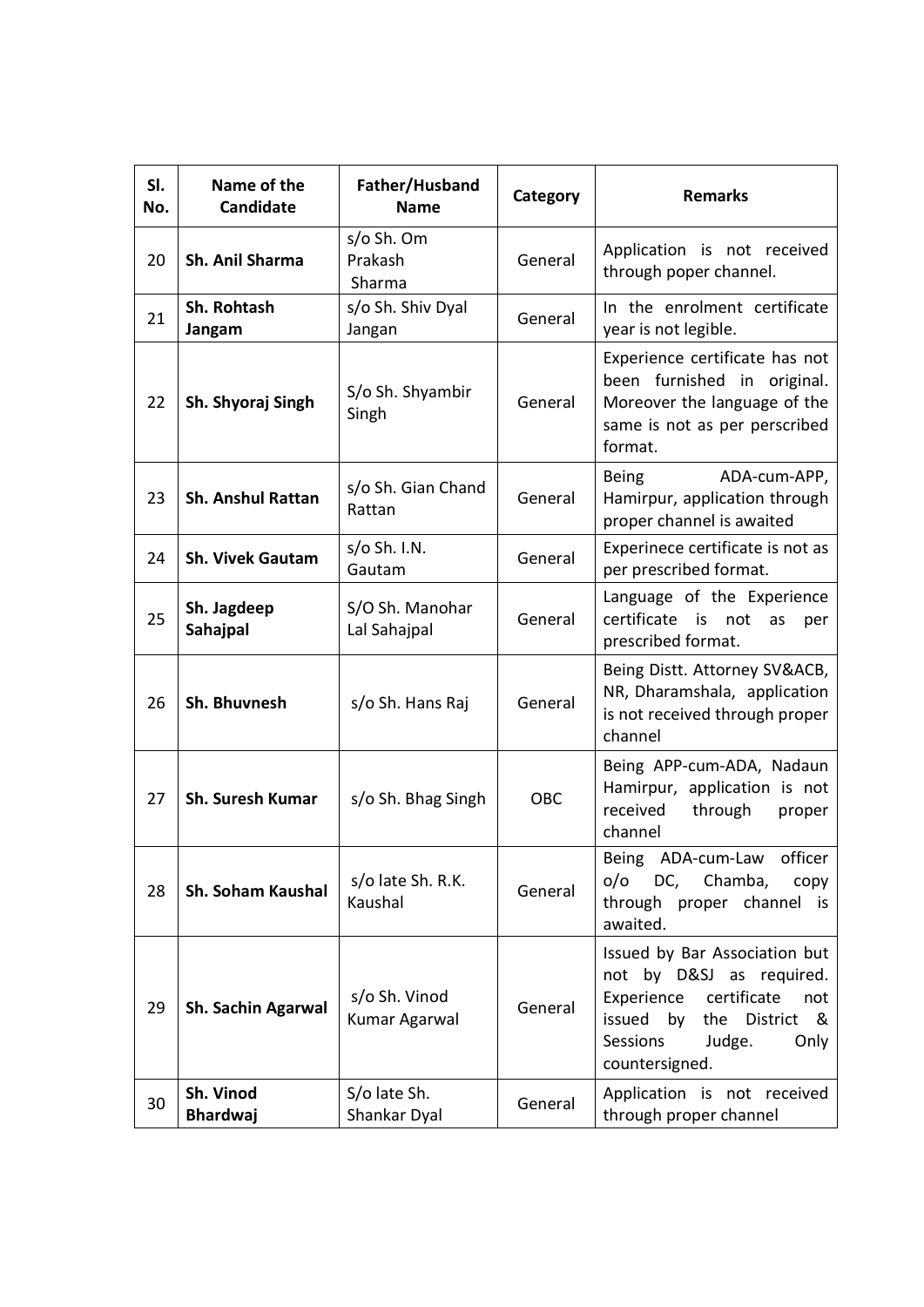| SI.<br>No. | Name of the<br>Candidate     | Father/Husband<br><b>Name</b>                 | Category | <b>Remarks</b>                                                                                                                                         |
|------------|------------------------------|-----------------------------------------------|----------|--------------------------------------------------------------------------------------------------------------------------------------------------------|
| 31         | Sh. Dushyant<br><b>Kumar</b> | S/o Sh. Hari<br><b>Shankar Nath</b><br>Tiwari | General  | The Language of Experience<br>certificate<br>is<br>not<br>as<br>per<br>prescribed format.                                                              |
| 32         | Sh. Sudhakar Singh           | S/o Sh. Praphulla<br>Singh                    | General  | Experinece<br>is<br>not<br>issued<br>by District & Sessions Judge,<br>only countersigned.                                                              |
| 33         | Sh. Tej Singh                | S/o Sh. Dharam<br>Dass                        | General  | Paid less Fee<br>amount of<br>Rs.400/- instead of requisite<br>feel of Rs. 500/-                                                                       |
| 34         | Sh. Kulbhusan<br>Gautam      | S/o Sh.Ram Dass<br>Gautam                     | General  | Application is not received<br>through proper channel                                                                                                  |
| 35         | <b>Sh.Vinay Verma</b>        | S/o Sh. Rajinder<br>Singh                     | General  | Application is not received<br>through proper channel                                                                                                  |
| 36         | Sh. Master<br>Ganesh. R      | $S/O$ Sh.<br>Ramachandran. M                  | General  | Language of the Experience<br>certificate is<br>not<br>as<br>per<br>prescribed format.                                                                 |
| 37         | Sh. Bonus Reddy<br>Palipati  | S/O Sh. Sidda<br>Reddy Palipati               | General  | 1. Matric Certificate is not<br>attached in support of date of<br>birth<br>2. Enrolment certificate and<br>Experience Certificate are not<br>attached. |
| 38         | Sh. Chanan Singh             | s/o Sh. Anant<br>Ram                          | General  | 1. Experience certificate is not<br>attached<br>in<br>original.<br>2. Application not received<br>through proper channel.                              |
| 39         | Sh. Kanwar Pal<br>Singh      | S/o Sh. Amolak<br>Singh                       | General  | Experience Certificate is not<br>as per prescribed format.                                                                                             |
| 40         | <b>Sh. Naresh Kumar</b>      | S/o Sh. Raghubir<br>Parkash                   | General  | DDA,<br>Application<br><b>Being</b><br>channel is<br>through<br>proper<br>awaited.                                                                     |
| 41         | Sh. Rajender                 | S/o Sh. Bhagwan<br>Dass                       | General  | 1. Experience certificate not<br>issued by District and Sessions<br>Judge.<br>2. Application is not received<br>through proper channel                 |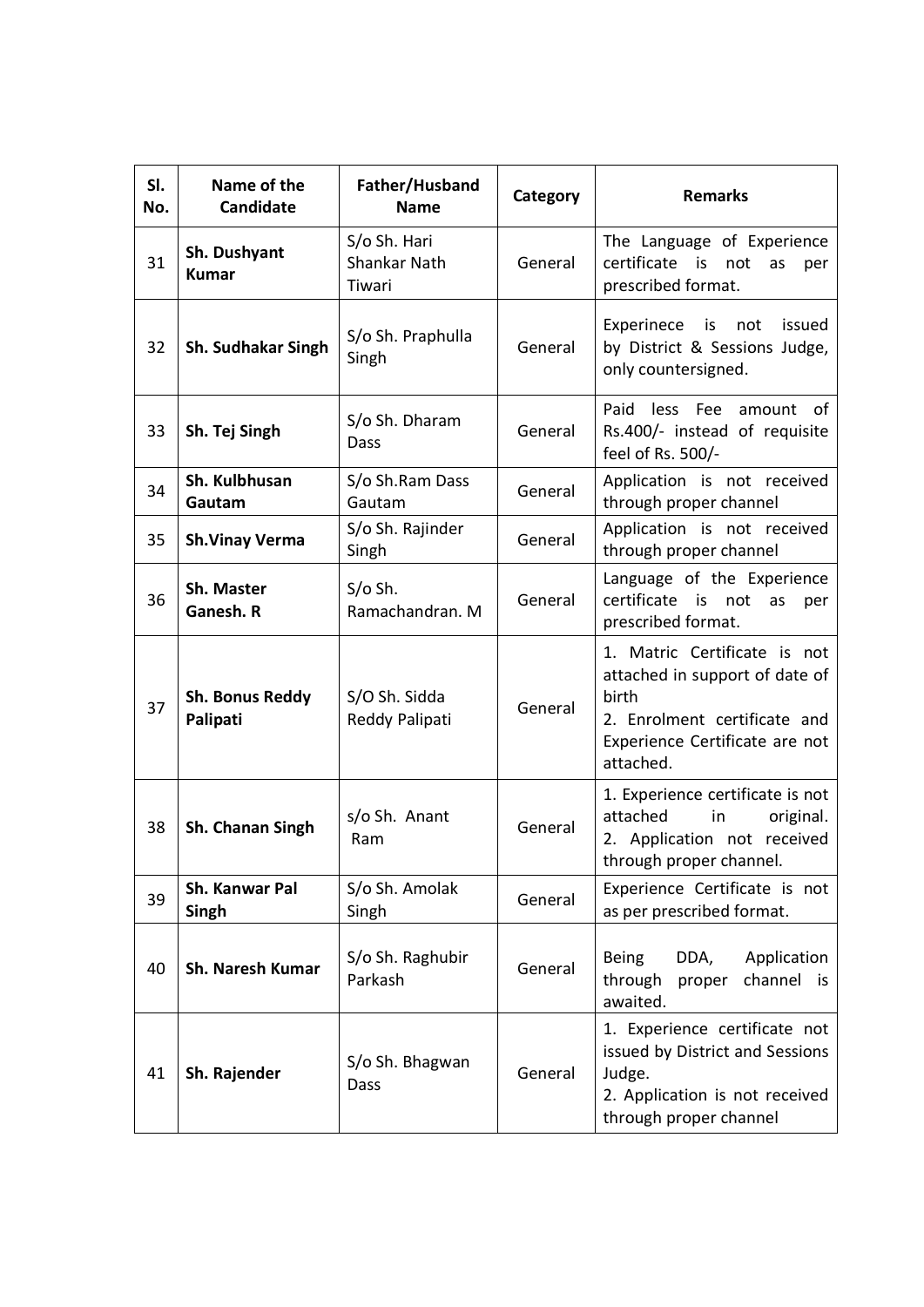| SI.<br>No. | Name of the<br>Candidate         | Father/Husband<br><b>Name</b> | Category  | <b>Remarks</b>                                                                                                                                               |
|------------|----------------------------------|-------------------------------|-----------|--------------------------------------------------------------------------------------------------------------------------------------------------------------|
| 42         | Sh. Anurag Kumar                 | S/o Sh. Pune Ram              | <b>ST</b> | 1. Language of the Experience<br>certificate<br>is<br>not<br>as<br>per<br>format.<br>prescribed<br>2. Application is not received<br>through proper channel. |
| 43         | Sh. Vimal Kumar<br>Gupta         | S/o Sh. Jai Kumar<br>Gupta    | General   | Experience Certificate has not<br>been issued by D&SJ                                                                                                        |
| 44         | <b>Sh. Nonish Kumar</b>          | S/o Sh.Yeshpal<br>Singh       | General   | Experience Certificate has not<br>been issued by D&SJ                                                                                                        |
| 45         | Sh. Rahul Chopra                 | S/o Sh. Ishwar<br>Dass Chopra | General   | Application is not received<br>through proper channel                                                                                                        |
| 46         | Sh. Ashesh Kumar                 | S/o Sh. Inder<br>Parsad       | <b>ST</b> | 1. Language of experience<br>certificate is<br>not<br>as<br>per<br>prescribed<br>format.<br>2. Application is not received<br>through proper channel         |
| 47         | Sh. Parmod Singh                 | S/o Sh. Ram Gopal             | ST        | Only photocopy of Experience<br>Certificate not in original.                                                                                                 |
| 48         | <b>Sh.Lavdev Singh</b>           | S/o Late Sh. Ram<br>Singh     | <b>ST</b> | 1. Language of experience<br>certificate<br>is<br>not<br>as<br>per<br>prescribed<br>format.<br>2. Application is not received<br>through proper channel      |
| 49         | Sh. Shashi Kant<br><b>Sharma</b> | $S/O$ Sh. S.K.<br>Kaushal     | General   | Application is not received<br>through proper channel                                                                                                        |
| 50         | Ms. Sunita Devi                  | w/o Sh. Sunil<br>Kumar        | General   | Experience certificate<br>not<br>the District &<br>by<br>issued<br>Sessions<br>Judge.<br>Only<br>countersigned.                                              |
| 51         | Ms. Neelam<br><b>Kumari</b>      | D/o Late Sh. Bihari<br>Lal    | OBC       | Expreince certificate has not<br>been furnished.                                                                                                             |
| 52         | Sh. Bhupender<br>Singh           | S/o Sh. Sada Ram              | General   | Application is not received<br>through proper channel                                                                                                        |
| 53         | Sh. Sunil Kumar                  | S/o Sh. Ram Dass<br>Kaundal   | OBC       | Experience certificate has not<br>been furnished.                                                                                                            |
| 54         | <b>Sh. Karnail Singh</b>         | S/o Sh. Punnu<br>Ram          | <b>ST</b> | Application is not received<br>through proper channel                                                                                                        |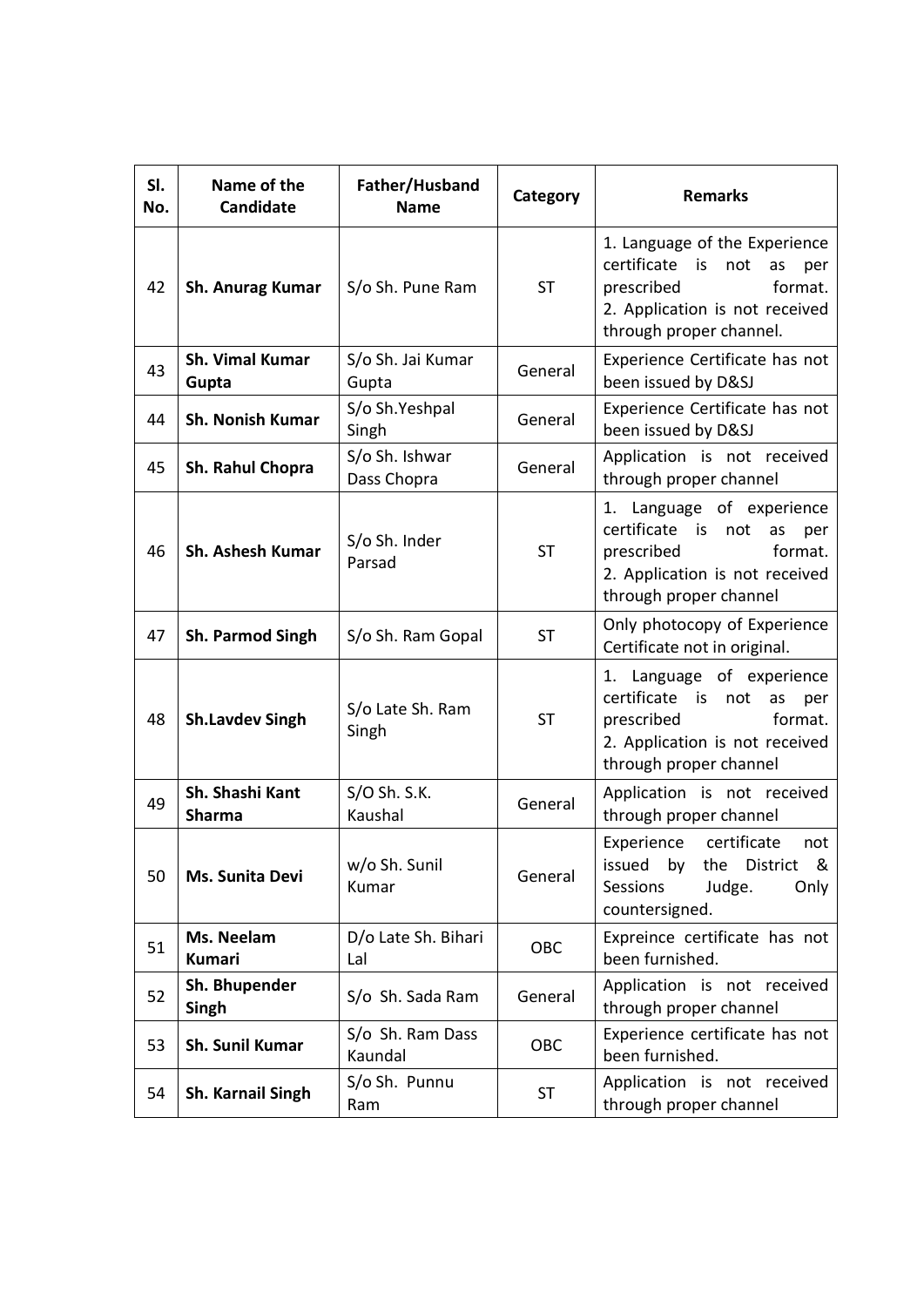| SI.<br>No. | Name of the<br>Candidate               | Father/Husband<br><b>Name</b>    | Category | <b>Remarks</b>                                                                                                                                                     |
|------------|----------------------------------------|----------------------------------|----------|--------------------------------------------------------------------------------------------------------------------------------------------------------------------|
| 55         | <b>Sh. Ashok Kumar</b>                 | Sh. Dhani Ram                    | General  | one of the photograph is un-<br>attestted.                                                                                                                         |
| 56         | Sh. Gouranga<br><b>Kumar Das</b>       | S/o Late Sh.<br>Karma Kumar Das  | General  | Language of the Experience<br>certificate is<br>not<br>as<br>per<br>prescribed format.                                                                             |
| 57         | Sh. Ajay Sharma                        | $S/O$ Sh. H.P.<br>Sharma         | General  | certificate<br>Experience<br>not<br>issued by the District<br>&<br>Sessions<br>Judge.<br>Only<br>countersigned.                                                    |
| 58         | Sh. Girish                             | S/o Lt. Sh. Tara<br>Chand        | General  | Application is not received<br>through proper channel                                                                                                              |
| 59         | <b>Sh. Mohit Kumar</b><br><b>Tyagi</b> | S/o Sh. Subhash<br>Chand Tyagi   | General  | one of the photograph is un-<br>attestted.                                                                                                                         |
| 60         | Sh. B. Narayanan                       | $S/O$ Sh. R.<br>Balasubramanian  | General  | 1.Seal of District Judge is not<br>appended in the experinece<br>certificate.<br>2. Language of Experience<br>Certificate is not<br>as<br>per<br>prescribed format |
| 61         | Sh. Deepak Shukla                      | S/o Late Sh. G.N.<br>Shukla      | General  | Enrolment certificate is not<br>furnished.                                                                                                                         |
| 62         | Sh. Anirudh<br><b>Sharma</b>           | S/o Sh. Radhey<br>Shyam          | General  | Enrolment certificate is not<br>furnished.                                                                                                                         |
| 63         | Sh. Pradeep Kumar                      | S/o Sh. Jagpal<br>Singh          | General  | Language of the Experience<br>certificate<br>is<br>not<br>as<br>per<br>prescribed format.                                                                          |
| 64         | Sh. Kamaldeep                          | S/o Sh. Krishan Pal<br>Singh     | General  | Date of Enrolment is illegible<br>in the Enrolment Certificate                                                                                                     |
| 65         | Sh. Rajesh Kumar                       | s/o Sh. Attar Singh              | General  | Experience Certificate issued<br>by ADJ on behalf of DSJ                                                                                                           |
| 66         | Ms. Alka<br><b>Srivastava</b>          | D/o Late Sh. Ramji<br>Srivastava | General  | Language of the Experience<br>certificate is<br>not as<br>per<br>prescribed<br>format<br>&<br>moreover the same has also<br>not been issued by DSJ                 |
| 67         | Sh. Joginder Singh                     | s/o Late Sh. Sohan<br>Lal        | General  | Application is not received<br>through proper channel                                                                                                              |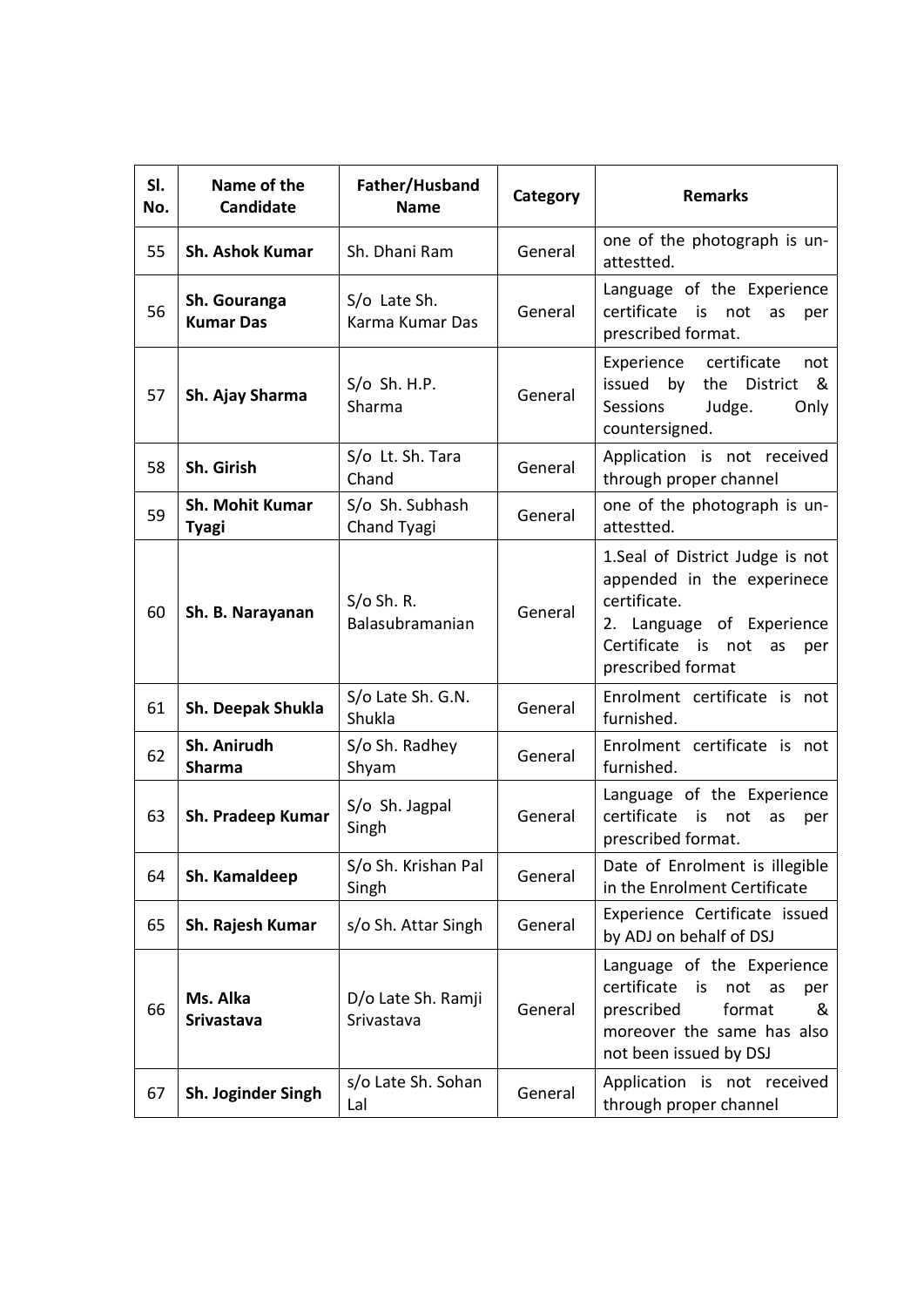| SI.<br>No. | Name of the<br><b>Candidate</b>         | Father/Husband<br><b>Name</b>          | Category                | <b>Remarks</b>                                                                                                                                                                                                                         |
|------------|-----------------------------------------|----------------------------------------|-------------------------|----------------------------------------------------------------------------------------------------------------------------------------------------------------------------------------------------------------------------------------|
| 68         | Sh. Rajeshwar Dutt<br><b>Sharma</b>     | $S/O$ Sh. M.D.<br>Sharma               | General                 | Experience certificate s<br>1.<br>issued<br>by Joint<br>Secretary<br>(Home) w.e.f. Oct 2006 to<br>March 2017 and Registrar<br>General w.e.f. 9.9.2002 to<br>2006.<br>Oct.<br>2. Application is not received<br>through proper channel. |
| 69         | Ms. Kulwinder<br>Kaur                   | W/o Manpreet<br>Singh                  | <b>Not</b><br>mentioned | 1. Character Certificate not<br>attached.<br>2. Application & Experience<br>Certificate are not as per the<br>prescribed format.                                                                                                       |
| 70         | Ms. Mamta<br><b>Chandel</b>             | D/o Sh. Shyam<br>Singh Chandel         | General                 | The Language of Experience<br>certificate<br>is<br>not<br>as<br>per<br>prescribed format.                                                                                                                                              |
| 71         | Ms. Mamta<br>Shrivastava                | D/O Sh. Uday<br>Narayan<br>Shrivastava | General                 | Language of the Experience<br>certificate is<br>not<br>as<br>per<br>prescribed format.                                                                                                                                                 |
| 72         | Sh. Jatinder Kumar                      | S/O Sh. Krishan<br>Chand               | General                 | Application is not received<br>through proper channel                                                                                                                                                                                  |
| 73         | <b>Sh. Rohit Kumar</b><br><b>Sharma</b> | S/O Subhash<br>Chander Sharma          | General                 | Experience certificate has not<br>been furnished                                                                                                                                                                                       |
| 74         | Sh. Vijay Sharma                        | S/O R.L.Sharma                         | General                 | Date of enrolment is<br>not<br>legible in<br>the Enrolment<br>Certificate                                                                                                                                                              |
| 75         | Sh. Sanjiv Kumar                        | S/O Sunder Lal                         | <b>SC</b>               | Caste Certificate is not<br>attached in support of his<br>category                                                                                                                                                                     |
| 76         | Sh. Nitin Sharma                        | S/O Arun Kumar<br>Sharma               | General                 | Application is not received<br>through proper channel                                                                                                                                                                                  |
| 77         | Sh. Kapil Kumar<br><b>Nim</b>           | S/o Late Sh.<br>Ganeshi Lal Nim        | General                 | Experience certificate issued<br>by Bar & countersigned by DSJ                                                                                                                                                                         |
| 78         | Sh. Mashkoor<br>Alam                    | S/o Sh. Mohd.<br>Tayab                 | General                 | Only one character certificate<br>has been furnished.                                                                                                                                                                                  |
| 79         | Sh. Birjesh Kumar<br>Kashyap            | S/o Sh. Bhagwat<br>Singh Kashyap       | General                 | The language of Experience<br>certificate is not proper as per<br>prescribed format.                                                                                                                                                   |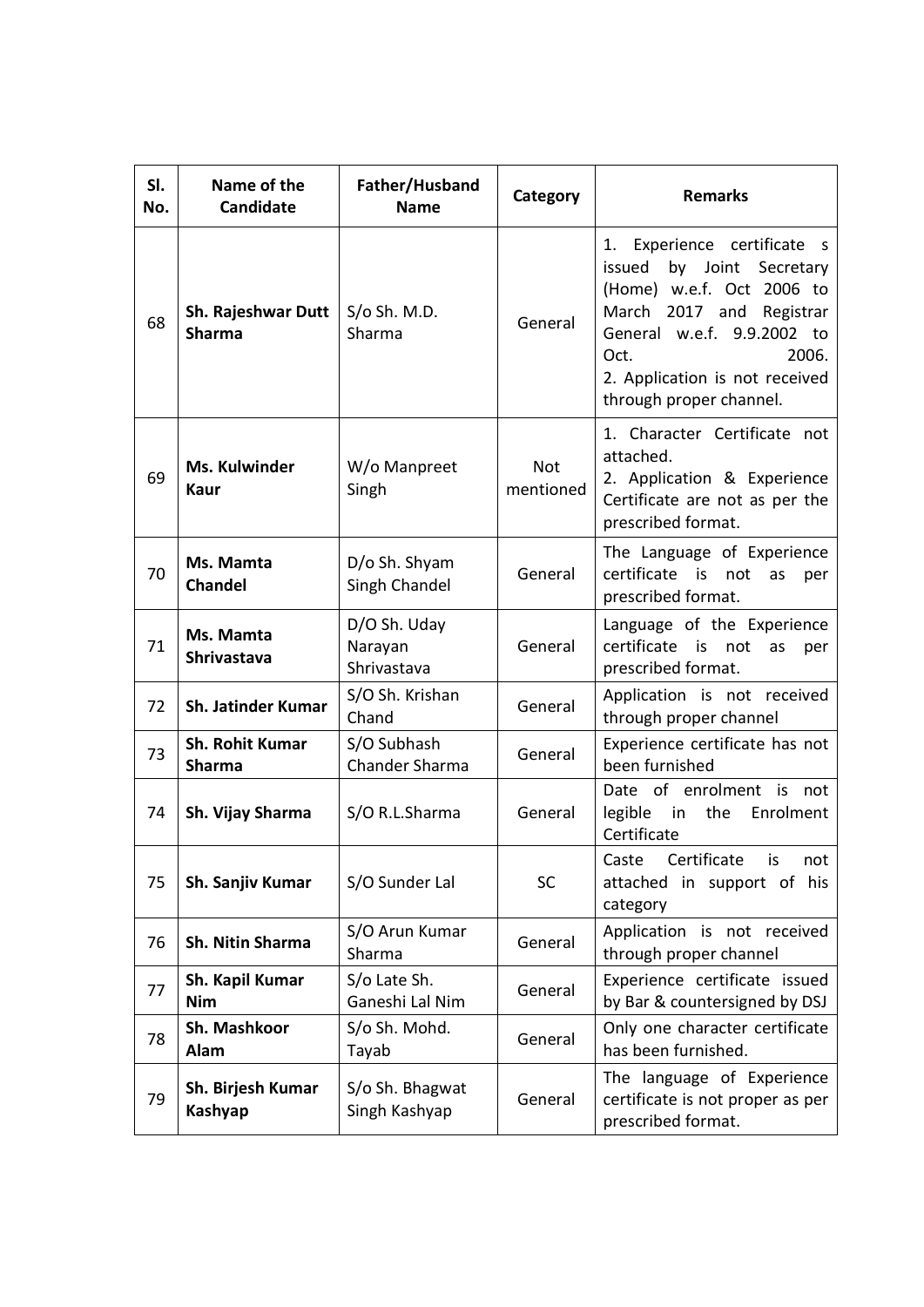| SI.<br>No. | Name of the<br>Candidate               | Father/Husband<br><b>Name</b>   | Category  | <b>Remarks</b>                                                                                                              |
|------------|----------------------------------------|---------------------------------|-----------|-----------------------------------------------------------------------------------------------------------------------------|
| 80         | <b>Hirdesh Kumar</b>                   | S/o Sh. Naresh<br>Singh         | General   | 1. Application is not received<br>through proper<br>channel.<br>2. Photgraphs are unattested                                |
| 81         | Ms. Kamla Sharma                       | W/o Sh. Hari Dutt               | General   | The language of Experience<br>certificate is not proper as per<br>prescribed format.                                        |
| 82         | Sh. Amit Singh                         | S/o Sh. A.K. Singh              | General   | The language of Experience<br>certificate is not proper as per<br>prescribed format.                                        |
| 83         | Sh. Vinay Kumar                        | S/o Sh. Hukam<br>Chand Sharma   | General   | Certificate<br>Experience<br>countersinged by DSJ on the<br>letterhead of Bar                                               |
| 84         | <b>Sh. Ashish Sharma</b>               | S/o Sh. Vasu Dev<br>Sharma      | General   | Application is not received<br>through proper channel                                                                       |
| 85         | Sh. Sunil Sharma                       | S/O Sh. Puran<br>Chand          | General   | Application is not received<br>through proper channel                                                                       |
| 86         | <b>Sh. Parmod Kumar</b><br><b>Negi</b> | S/O Sh. Darji Ram<br>Negi       | <b>ST</b> | 1.Application is not received<br>through<br>channel<br>proper<br>2.<br>Latest<br>Experience<br>Certificate is not attached. |
| 87         | <b>Sh. Tek Chand</b>                   | S/O Sh. Devi Dayal              | SC        | Payment made<br>by<br>the<br>candidate through Cheque<br>rather than Demand Draft or<br><b>IPO</b>                          |
| 88         | Sh. Arvinder Arora                     | S/O Sh. Satpal<br>Arora         | General   | Photos are unattested                                                                                                       |
| 89         | Sh. Kamal Kishor                       | S/o Sh. Chunni Lal              | General   | Experience certificate is not as<br>per prescribed format                                                                   |
| 90         | <b>Sh.Pawan Kumar</b><br><b>Sharma</b> | S/o Sh. Lalman<br>Sharma        | General   | Experience certificate is not as<br>per prescribed format                                                                   |
| 91         | Sh. Pradeep<br><b>Chandel</b>          | S/o Sh.Balwant<br>Singh Chandel | General   | Language of the Experience<br>certificate<br>is<br>not<br>as<br>per<br>prescribed format.                                   |
| 92         | Sh. Virender Negi                      | S/o Late Sh. B.D.<br>Negi       | <b>ST</b> | Language of the Experience<br>certificate is<br>not<br>as<br>per<br>prescribed format.                                      |